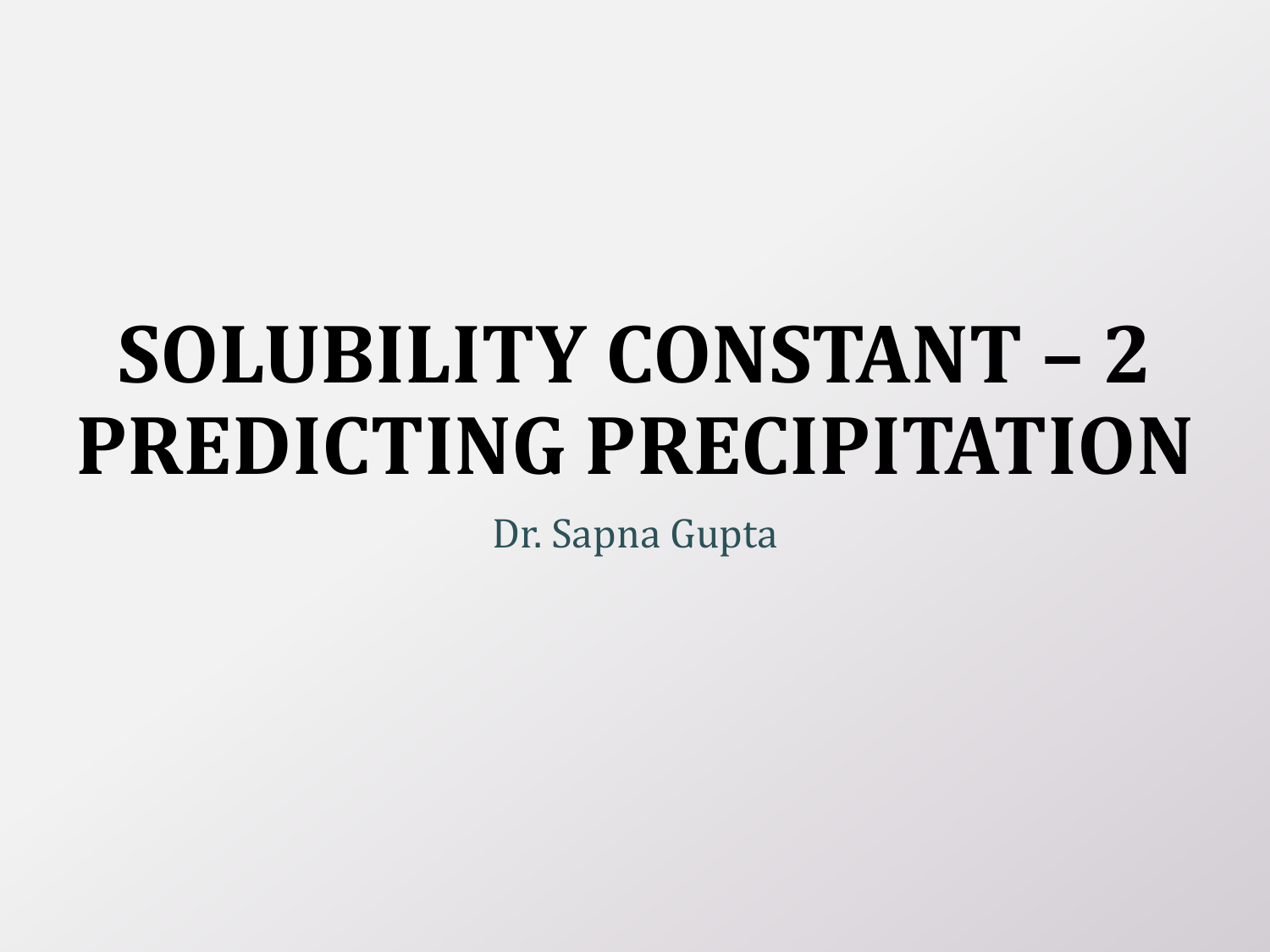### **PREDICTING PRECIPITATION**

- Precipitation can be predicted by calculating reaction quotient.
- Compare the reaction quotient  $(Q_{sp})$  to the  $K_{sp}$

 $\mathsf{M}(\mathsf{X}_n(\mathsf{s}) \longrightarrow \mathsf{M}^{\mathsf{n}+}(aq) + n\mathsf{X}^{\mathsf{n}}(aq)$ 

 $Q_{sp} = [M^{n+}]_i [X^-]^{n}$ <sub>i</sub> - where "*i*" designates the initial concentration  $Q_{\rm SD} \leq K_{\rm SD}$  no precipitate will form

 $Q_{\rm SD}$  >  $K_{\rm SD}$  precipitate will form until  $Q_{\rm SD}$  =  $K_{\rm SD}$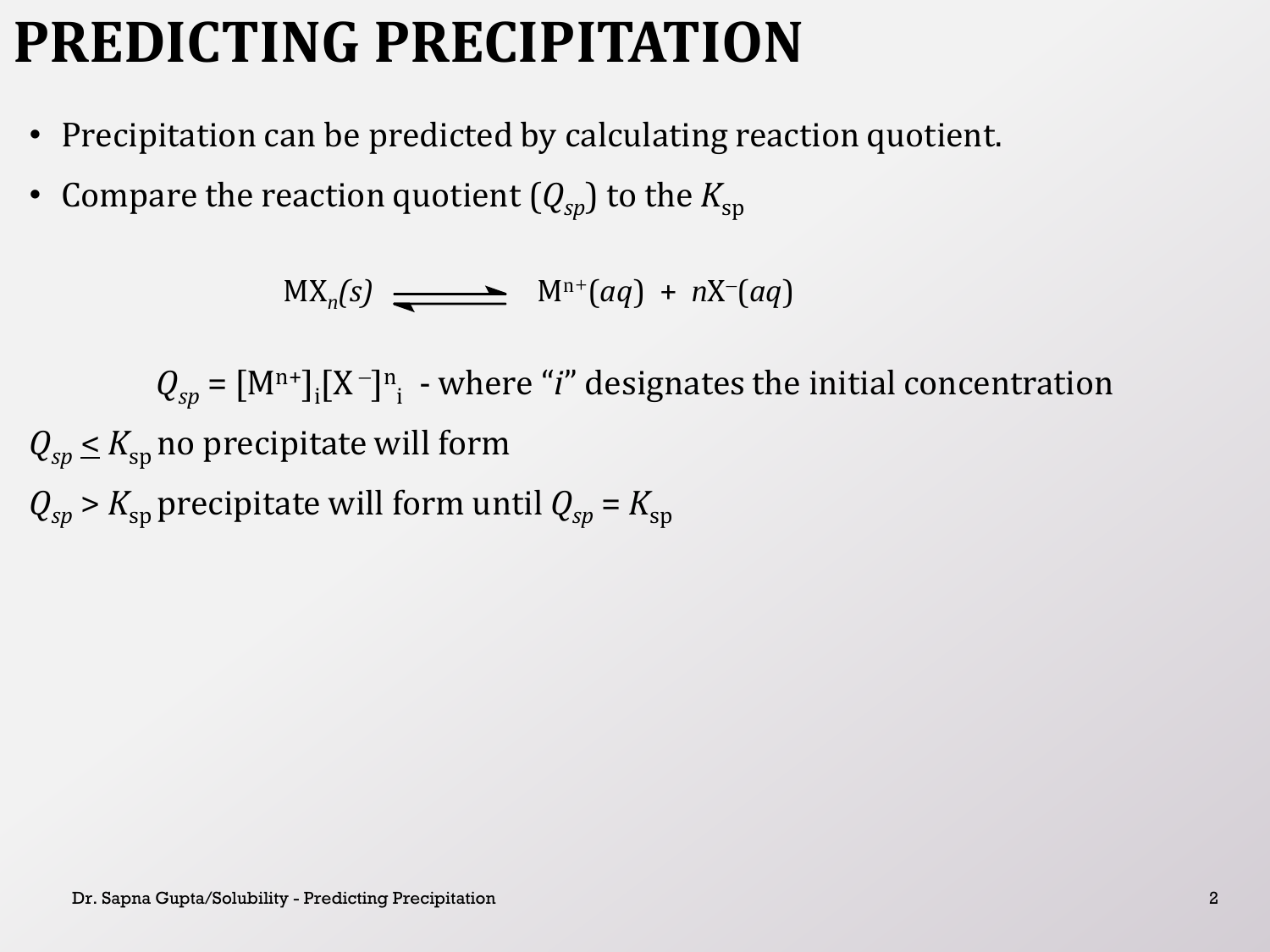### **EXAMPLE: PREDICTING PRECIPITATION -1**

One form of kidney stones is calcium phosphate,  $\text{Ca}_{3}\text{(PO}_{4}\text{)}_{2}$ , which has a  $K_{\mathrm{sp}}$  of  $1.0 \times 10^{-26}$ . A sample of urine contains  $1.0 \times 10^{-3}$  *M* Ca<sup>2+</sup> and  $1.0 \times 10^{-8}$  $M$   ${\rm PO_4}^{3-}$  ion. Calculate  $Q_{sp}$  and predict whether  ${\rm Ca_3(PO_4)_2}$  will precipitate.

**Solution:**

 $Ca_3(PO_4)_2(s)$   $\longrightarrow$   $3Ca^{2+}(aq) + 2PO_4^{3-}(aq)$  $K_{\rm sp} = [Ca^{2+}]^3 [PO_4^{3-}]^2$  $K_{\rm sn} = 1.0 \times 10^{-26}$  $Q_{sp} = (1.0 \times 10^{-3})^3 (1.0 \times 10^{-8})^2$  $Q_{\rm sn} = 1.0 \times 10^{-25}$  $K_{\rm SD}$  <  $Q_{\rm SD}$  OR  $Q_{\rm SD}$  >  $K_{\rm SD}$ A precipitate will form.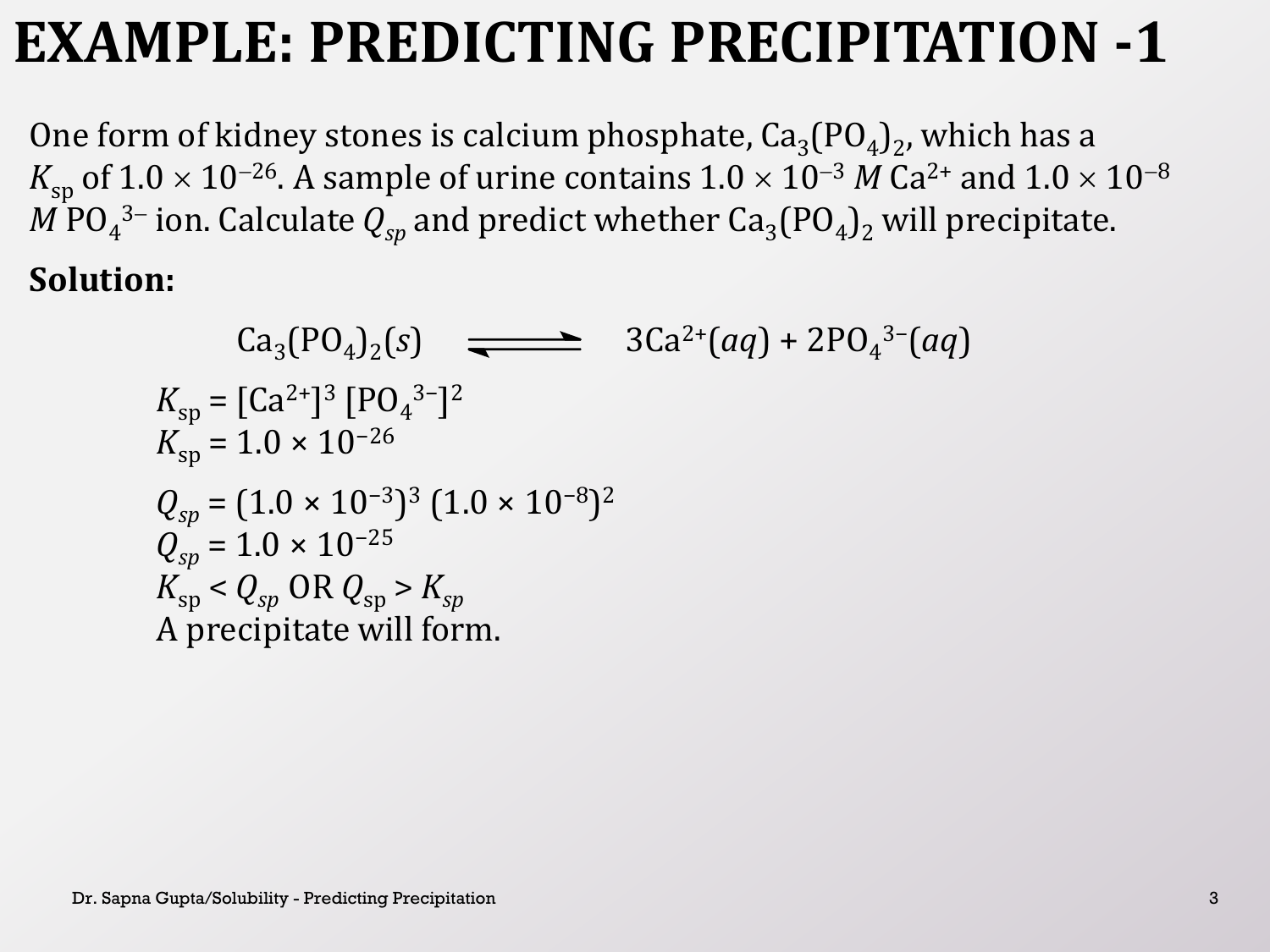### **EXAMPLE: PREDICTING PRECIPITATION -2**

Exactly 0.400 L of 0.500 *M* Pb<sup>2+</sup> and 1.60 L of 2.50  $\times$  10<sup>-2</sup> *M* Cl<sup>-</sup> are mixed together to form 2.00 L of solution. Calculate  $Q_{sp}$  and predict whether PbCl<sub>2</sub> will precipitate.  $K_{\rm sp}$  for PbCl<sub>2</sub> is  $1.6 \times 10^{-5}$ .

#### **Solution:**

$$
[Pb2+] = \frac{(0.500 \text{ M})(0.400 \text{ L})}{(2.00 \text{ L})} = 0.100 \text{ M}
$$

$$
[Cl^-] = \frac{(2.50 \times 10^2 \text{ M})(1.60 \text{ L})}{(2.00 \text{ L})} = 0.0200 \text{ M}
$$

PbCl<sub>2</sub>(s) 
$$
\longrightarrow
$$
 Pb<sup>2+</sup>(aq) + 2Cl<sup>-</sup>(aq)  
\n $K_{sp} = [Pb^{2+}] [Cl^{-}]^2 = 1.6 \times 10^{-5}$   
\n $Q_{sp} = (0.100)(0.0200)^2 = 4.00 \times 10^{-5}$   
\n $K_{sp} < Q_{sp} \text{ OR } Q_{sp} > K_{sp}$   
\nA precipitate will form.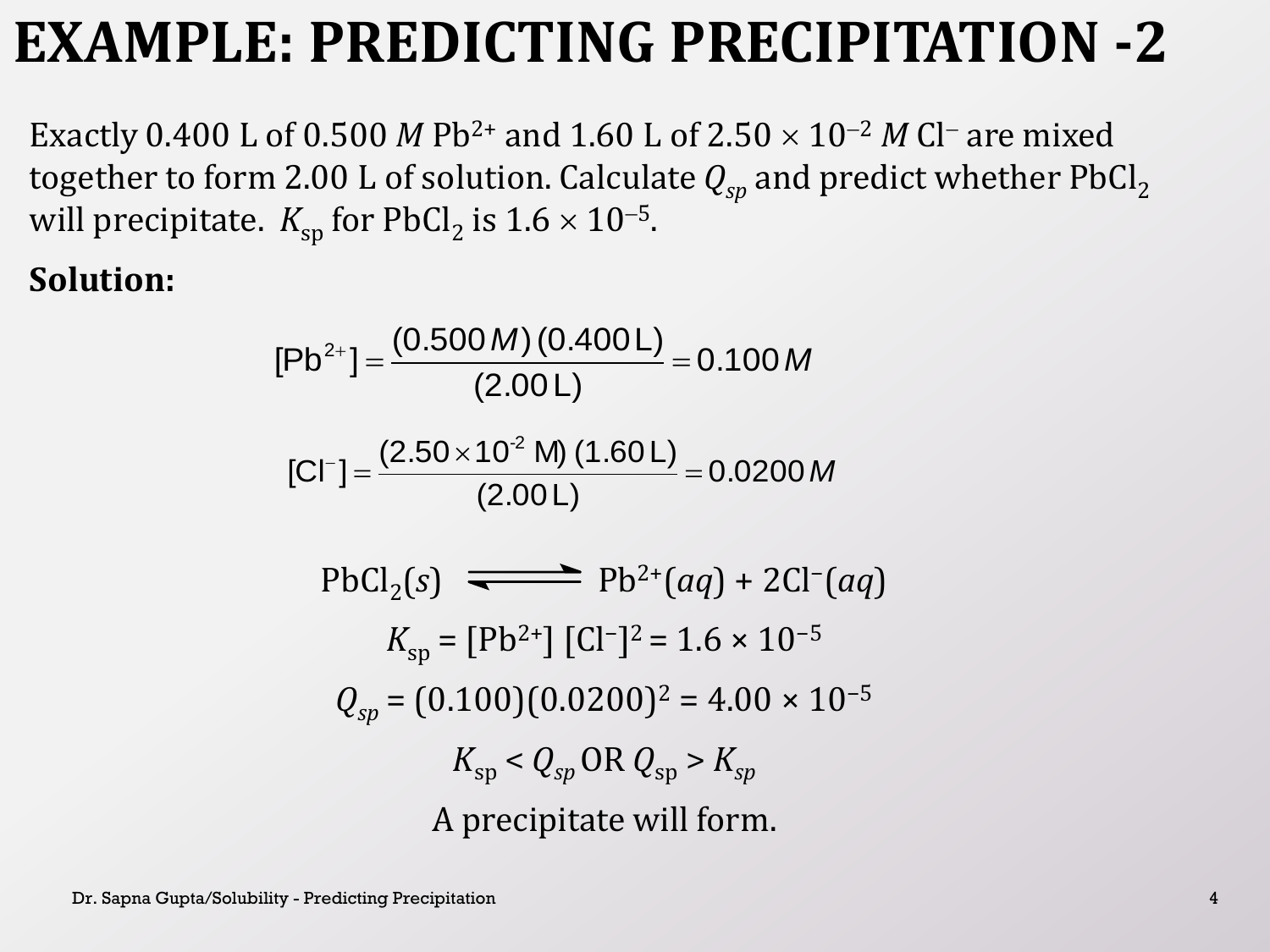## **FACTORS AFFECTING SOLUBILITY**

#### 1) **The Common Effect** – an example of LeChâtelier's principle

- The presence of a second salt that produces an ion common to a solubility equilibrium will reduce solubility.
	- Example: AgCl in a solution of AgNO<sub>3</sub>
- The concentration of a product ion is increased forcing the solubility reaction toward reactant, the solid.
	- Example:  $Ag^+$  from the AgNO<sub>3</sub>, reverses the solubility reaction.

2) **pH** – some salts are more soluble in acids or bases; hydroxide salt solubility is affected by pH – addition of acid will increase solubility of hydroxide because of acid base reaction.

- If ion in solution is conjugate base then addition of acid will increase solubility.
- If ion in solution is conjugate acid then addition of base will increase solubility.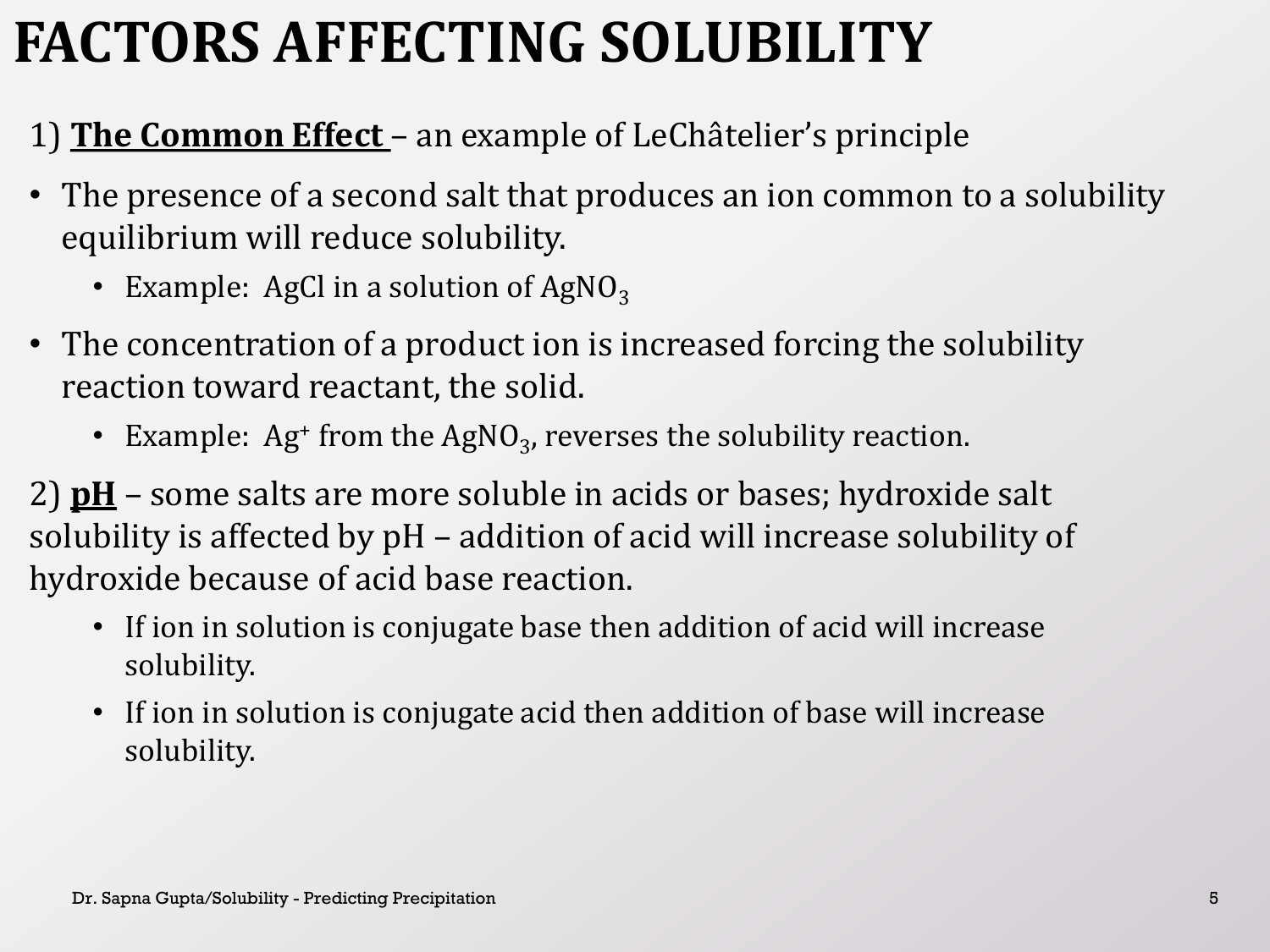### **EXAMPLE: COMMON ION EFFECT - 1**

What is the molar solubility of silver chloride in 1.0 L of solution that contains 2.0 × 10<sup>-2</sup> mol of HCl?  $K_{sp}$  for AgCl at 25°C is 1.8 × 10<sup>-10</sup>

#### **Solution:**

Initial  $\begin{bmatrix} Cl^- \end{bmatrix}$  = 0.020 M. We then solve for x, the molar solubility.

|                                 | $AgCl(s) \rightleftharpoons Ag+(aq)$ | $+$ | $Cl-(aq)$   |  |
|---------------------------------|--------------------------------------|-----|-------------|--|
| Initial                         |                                      |     | 0.020       |  |
| Change                          | $+S$                                 |     | $+S$        |  |
| Eq conc                         | S                                    |     | $0.020 + s$ |  |
| <b>EA JEALT</b><br>$\mathbf{r}$ |                                      |     |             |  |

 $K_{sp} = [Ag^+][Cl^-]$ 

 $1.8 \times 10^{-10} = s(0.020 + s)$  (Assumption, s is negligible:  $0.020 + x \approx 0.020$ )

 $1.8 \times 10^{-10} = 0.020$ s; so s =  $9.0 \times 10^{-9}$  M

Solubility of AgCl in water is  $K_{\text{sp}} = s^2$  so  $1.8 \times 10^{-10} = s^2$  and  $s = 1.3 \times 10^{-5}$  *M* 

#### **The solubility was reduced by a factor of about 1400 in presence of HCl!**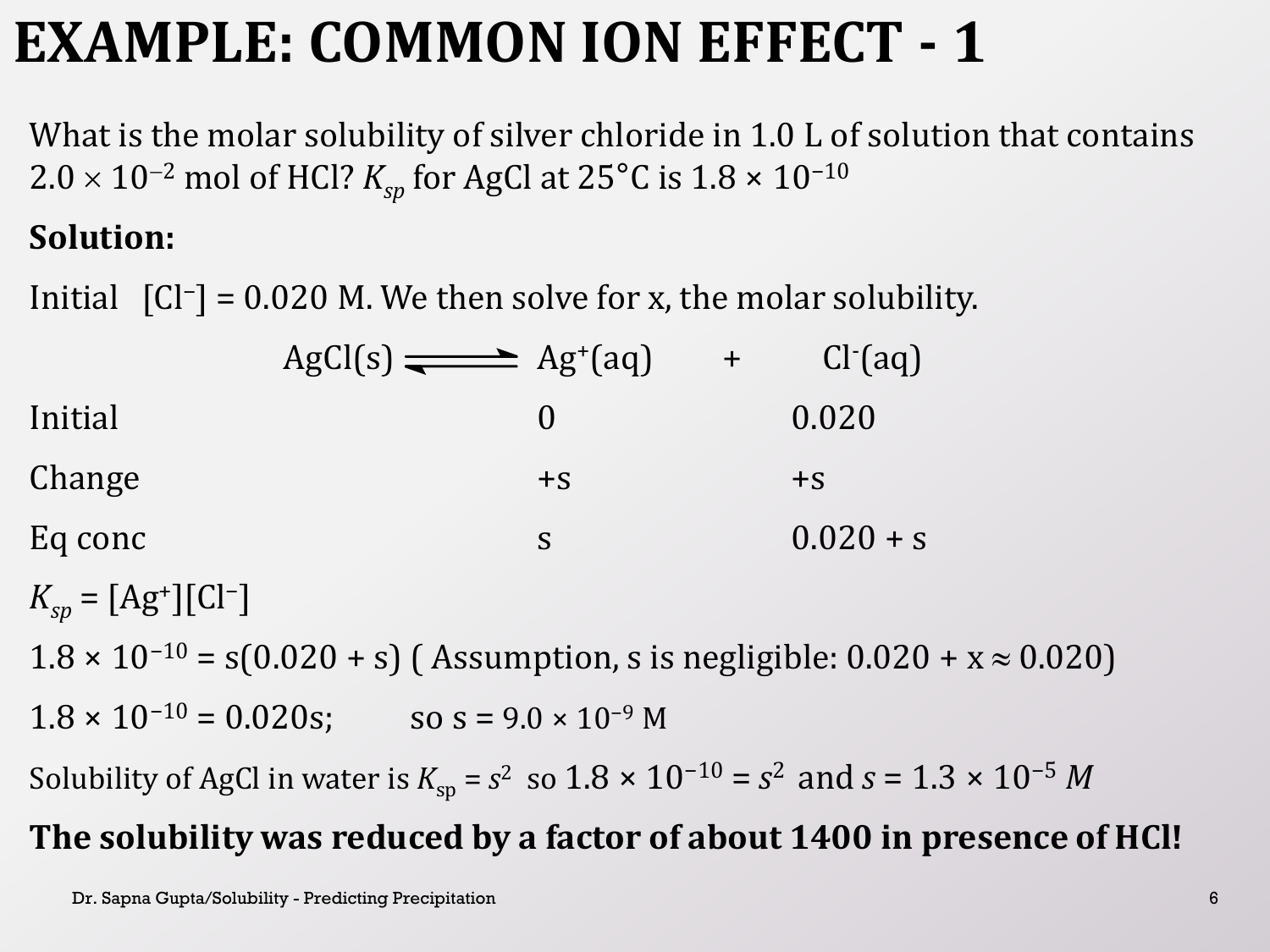### **EXAMPLE: COMMON ION EFFECT - 2**

Calculate the molar solubility of BaSO<sub>4</sub> in 0.0010 M  $\mathrm{Na_{2}SO_{4}}$ *.*

**Solution:**  $(s) \implies Ba^{2+} + SO_4^{2-}(aq)$ Initial 0 0.0010 M Change  $+s$  +s Eq conc  $s = 0.0010 + s$  $2 - 1 - 11 \times 10^{-10}$ 4  $K_{\rm sp} = [Ba^{2+}][SO_4^{2-}] = 1.1 \times 10^{-1}$  $(s)(0.00100 M + s) \approx (s)(0.00100 M) = 1.1 \times 10^{-10}$  $s = 1.1 \times 10^{-7} M$ 

Solubility of BaSO<sub>4</sub> in water is  $K_{\text{sp}} = s^2$  so 1.1 × 10<sup>-10</sup> =  $s^2$  and  $s = 1.0 \times 10^{-5}$  *M* **Note again: solubility decreases 100 fold with a little common ion!!**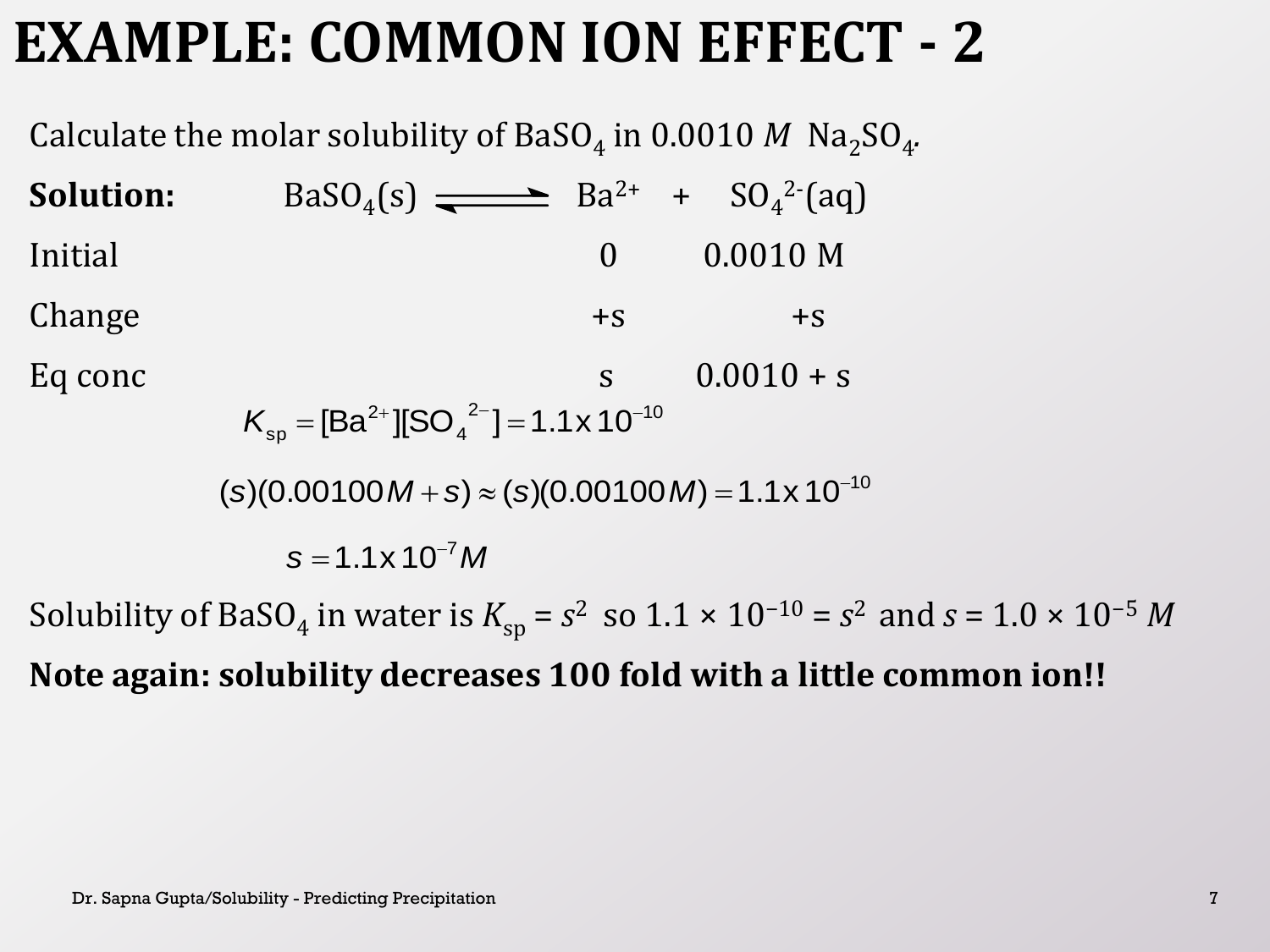# **EXAMPLE: SOLUBILITY AND pH**

Consider the two slightly soluble salts barium fluoride and silver bromide. Which of these would have its solubility more affected by the addition of strong acid? Would the solubility of that salt increase or decrease?

#### **Solution:**

Addition of acid to  $BaF<sub>2</sub>$  will produce HF which is a weak acid, and Addition of acid to AgBr will produce HBr which is a strong acid.

 $\rightarrow$ BaF<sub>2</sub> is more soluble in an acidic solution.

 $\rightarrow$ AgBr is unaffected by an acidic solution.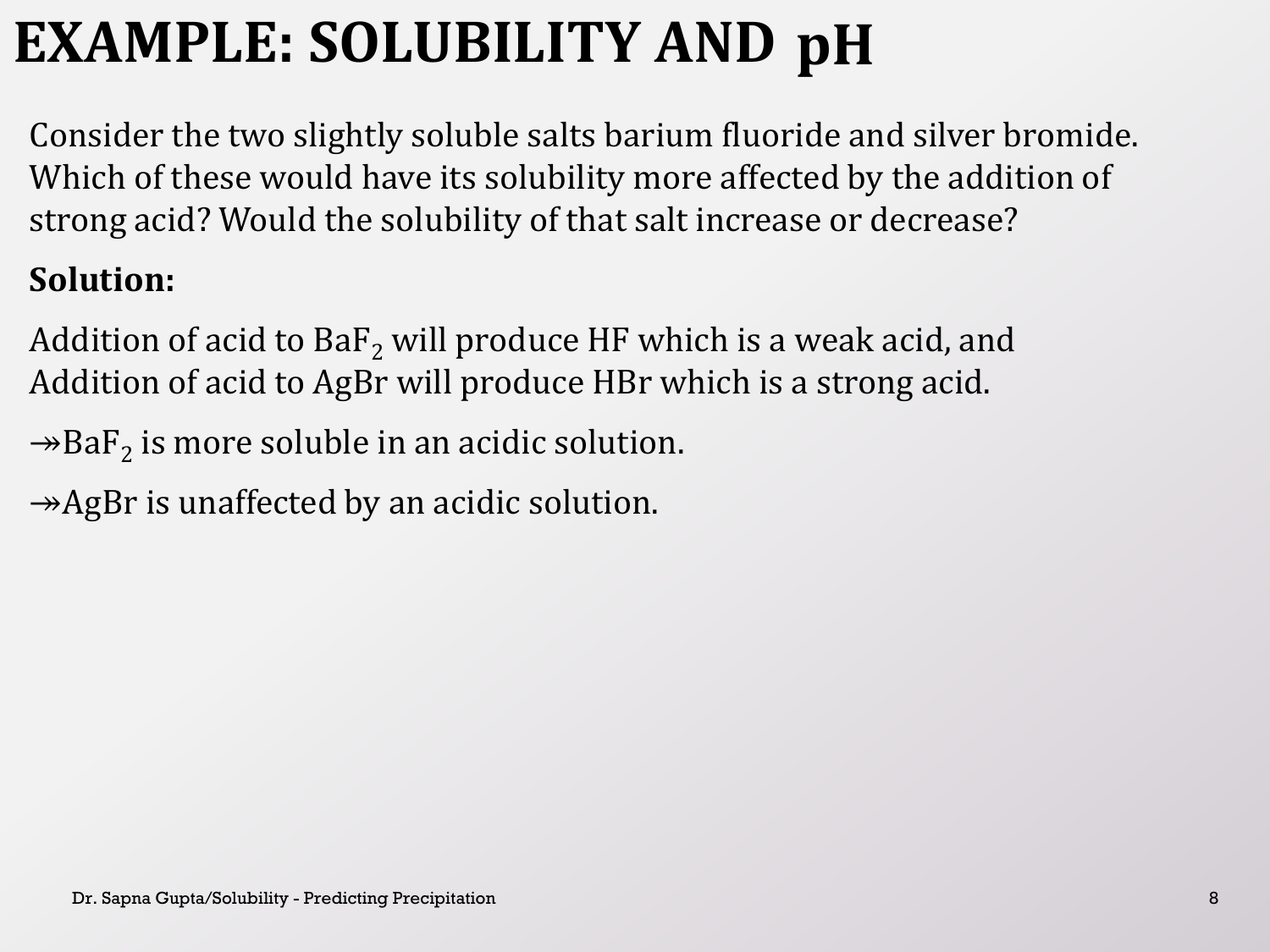## **FRACTIONAL PRECIPITATION**

- Fractional precipitation is the technique of separating two or more ions from a solution by adding a reactant that precipitates first one ion, then another ion, and so forth.
- A mixture of ions can be separated on the basis of this unequal solubility.
- In lab fractional precipitation can be used to separate ions and identify them – this is called "qualitative analysis".
- For example: separating salts of chromium (III), calcium and iron (II) ions. We can begin by identifying the value of  $K_{\rm{sp}}$  for each compound:  $Cr(OH)<sub>3</sub> 3.0 \times 10^{-29}$ Ca(OH)<sub>2</sub> 8.0 × 10<sup>-6</sup> Fe(OH)<sub>2</sub> 1.6 × 10<sup>-14</sup>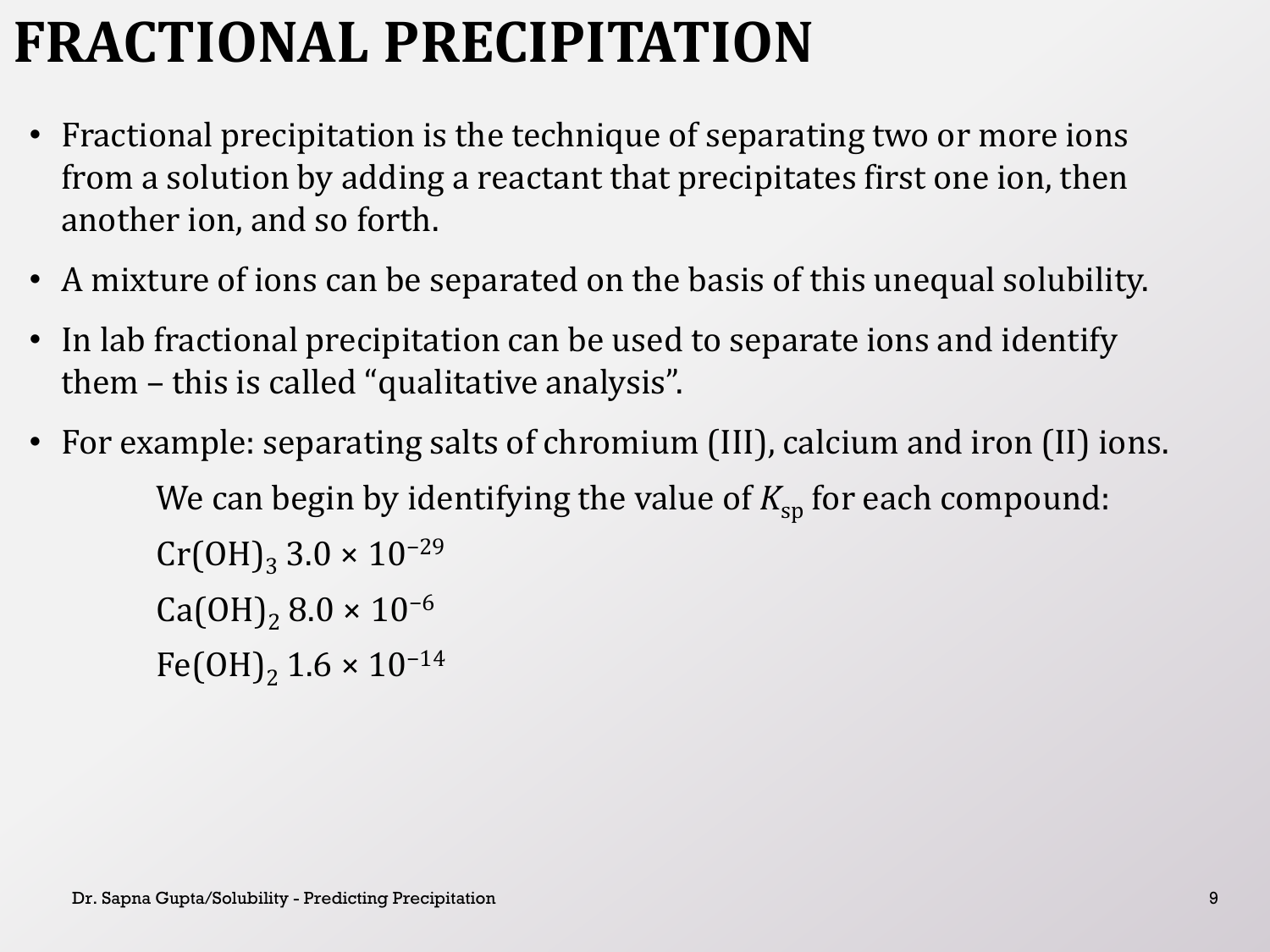### **COMPLEX IONS**

- Some cations form soluble complex ions.
- Metal ions that form complex ions include  $Ag^{\dagger}$ ,  $Cd^{2\dagger}$ ,  $Cu^{2\dagger}$ ,  $Fe^{2\dagger}$ ,  $Fe^{3\dagger}$ , Ni<sup>2</sup><sup>+</sup>, and  $Zn^{2+}$ .
- Complexing agents, called ligands, are Lewis bases. They include CN<sup>-</sup>, NH<sub>3</sub>,  $S_2O_3^2$ <sup>2-</sup>, and OH<sup>-</sup>.
- In each case, an equilibrium is established, called the complex−ion formation equilibrium.
- Example:  $Ag^+(aq) + 2NH_3(aq) \rightleftharpoons Ag(NH_3)_2^+(aq)$

$$
\mathcal{K}_{\mathsf{f}}=\frac{[\mathsf{Ag(NH}_{3})_2^{\mathsf{+}}]}{[\mathsf{Ag^+}][\mathsf{NH}_3]^2}
$$
Dr. Sapna Gupta/Solubility - Predicting Precipitation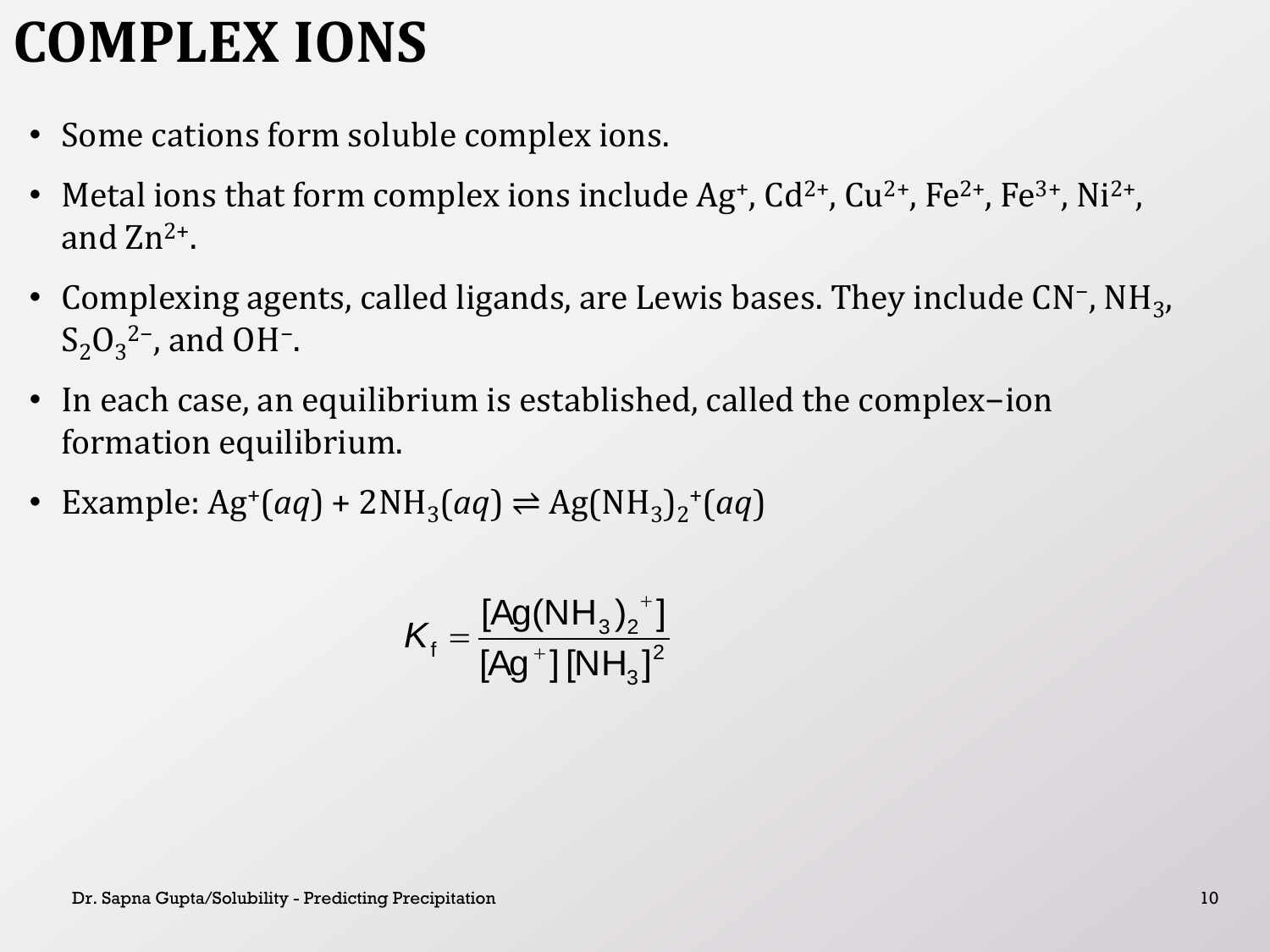# **COMPLEX IONS**

- Examples of forming complex ions.
- Effect of Addition of HCl to an Aqueous Solution of Co $\left({\rm H_2O}\right)_{6}$ 2+



• Effect of Addition of  $NH<sub>3</sub>$  to an Aqueous Solution of Cu $\left({\rm H_2O}\right)_{6}$ <sup>2+</sup>